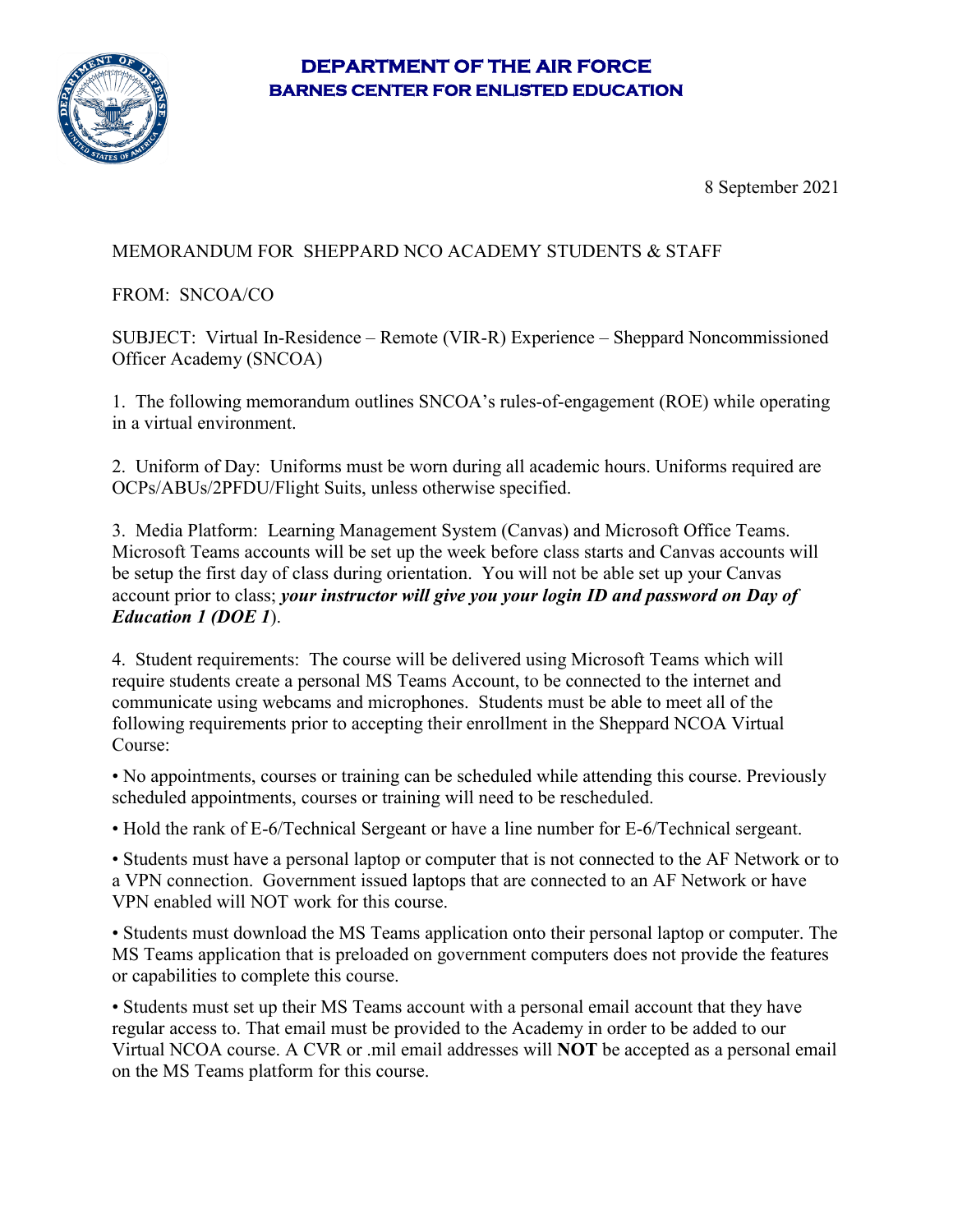• Students are expected to be available Monday through Friday from 0900hrs to 1700hrs CST with the exception of DOE 1 which starts at 0830.

• While in class, students are expected to actively participate in classroom discussions and projects, without distractions.

• Students will NOT be permitted to access MS Teams on a mobile device while driving or in a vehicle.

• AFPC approved student replacements or late additions will have up to 1200 CST on DOE 1 of the course to provide their Student Information Worksheets to the SNCOA's Student Registrar Office (SRO).

5. Prerequisites: If students can meet the above requirements, please send the following:

- 1. **Personal email address**, one you can access at all times.
- 2. Rank & Full Name
- 3. MAJCOM, Wing, Unit, Base, State

(i.e. AETC, 82 TRW, 82 SFS, Sheppard AFB, TX)

4. Cell Phone number or a number we can always reach you

Send the above information to SNCOA Org Box: SNCOA.SRO. Virtual@us.af.mil as soon as possible, but NLT 7 days prior to DOE 1, for any questions please call 940-676-9187 or 940- 676-4237. The Sheppard NCOA SRO staff will reach out at minimum the last duty-day before the class start date, to students that have sent the required information to the Academy's SRO Org Box. Students who have not complied with the above requirements prior to 1200 hrs CST on the last duty day prior to DOE 1 will not be enrolled in this course.

6. Academics: The academic day will consist of up to 8 hours of virtual classroom time, Monday - Friday. There will be required reading after academic hours for students to prepare for the next day's discussions. Instructors will set "office hours" for availability outside the classroom to answer questions via telephone, chat or email.

7. Rules of Engagement/Expectations: Virtual communication will pose different challenges than in a face-to-face setting. Be courteous to others when participating, try not to speak over each other, but do not hesitate to offer input. Virtual environments lack body language cues and immediate feedback from your "listener". Therefore, it is imperative to understand some common rules for proper online etiquette. This ensures that the message you intend to convey is received correctly. When it comes to communication, instructors and students will do the following:

- Students will be required to have cameras "ON" during the course lessons for attendance and participation purposes. Mute microphone if not actively speaking.
- Be respectful of all students and staff.
- Students may remove blouses while in their home flights, but uniform blouses must worn during all Commandant Times and guest speakers.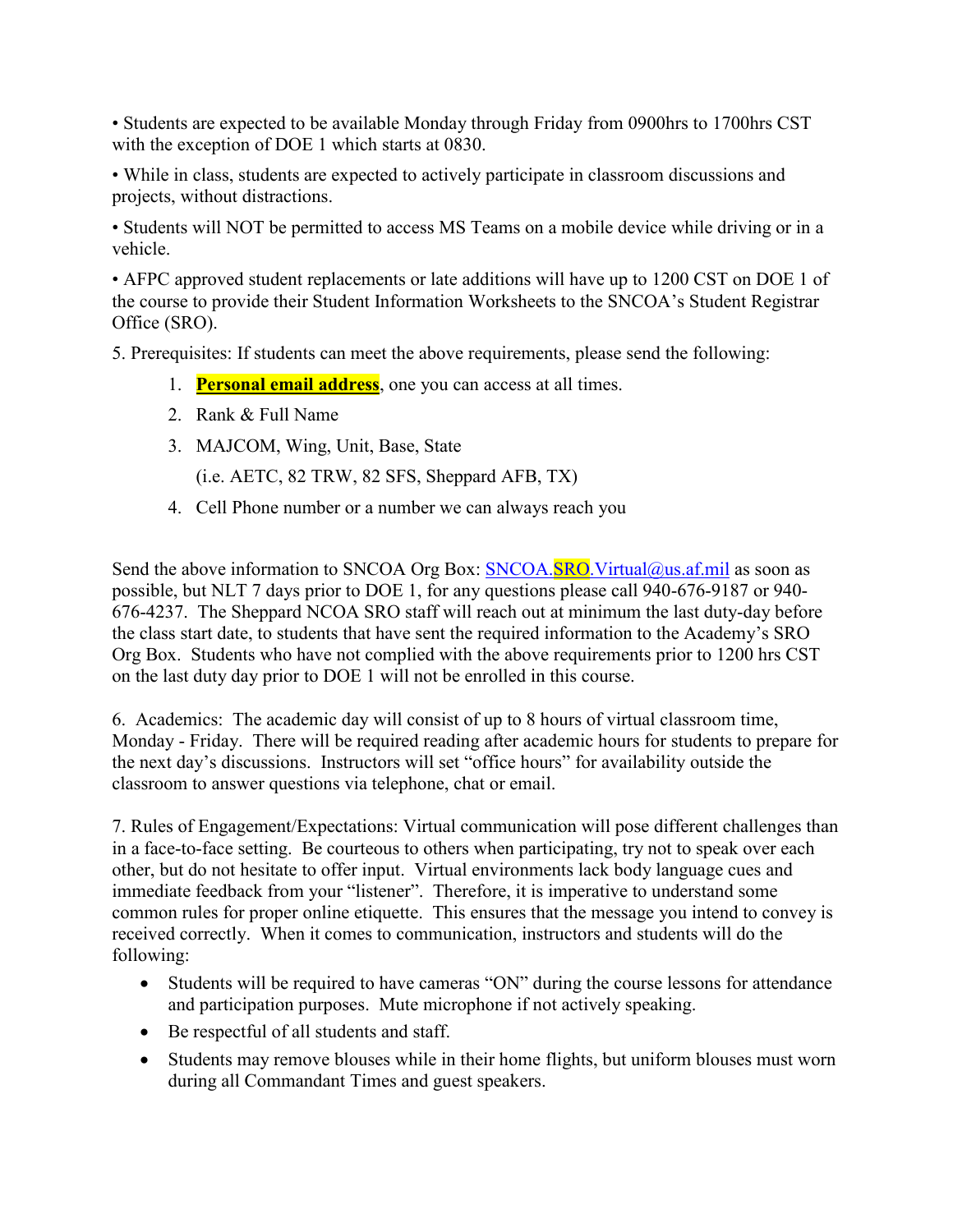- Eliminate (to the best of your ability) environmental distractions that may divert attention away from virtual learning.
- Be aware of strong language, such as foul language and typing in all caps/exclamation points. Reference The Tongue and Quill for proper written communication etiquette. Tip: Read everything out loud before you send it.
- Students are encouraged to read and interpret virtual classroom messages, assuming that instructors and classmates have good intentions. Instructors can also help students develop good online communication skills by discussing the misunderstandings and problems that can arise. Explain how, without seeing their facial expressions, other people may not know when they are kidding or being sarcastic.
- Students are expected to follow the guidelines for academic freedom, plagiarism, nonattribution, and do not discuss or release sensitive/operational information. This information will also be briefed on DOE 1.
- Yes, grammar and spelling matter! In an educational setting (even online), keep the communication properly formatted and formal. Your written communication should be professional and reflect the proper writing style.
- Students are expected to engage in appropriate online behavior and communicate first with their assigned instructor(s) regarding school assignments and potential conflicts with the course requirements.
- Students will not post or share negative and/or offensive comments, posts, messages, photos, and inappropriate material. All inappropriate communication may result in disciplinary actions, to include a disciplinary release from the course.

8. Managing Online Learning:

- Students will be provided a schedule with times and required preparations. Classes are normally conducted Monday through Friday and will begin promptly as scheduled. Please be seated prior to the scheduled start time with your government or personal laptop/tablet with a functioning camera, microphone, and headphones.
- Lessons will be taught in 45-minute blocks with a 15-minute break between each block. Break times are subject to the flow of each individual lesson.
- The students are expected to plan their time in such a way that they work on assignments that are scheduled for the day, participate in discussions for that lesson and meet all deadlines.
- The students will get regular feedback from their instructor(s) to support active learning. Please be patient with your inquiries; the instructor(s) will respond in a timely manner. The instructor(s) will specify when the student can expect feedback for a particular assignment in a virtual classroom.
- Students will receive their Canvas login credentials on DOE 1. For those students who are forced additions, their login usernames and passwords will be provided prior to the first assignment being due.
- Students are expected to submit homework/assignments in Canvas through the Assignments Tab.
- The students are expected to organize a study space and environment for focused learning at home or in the office setting.